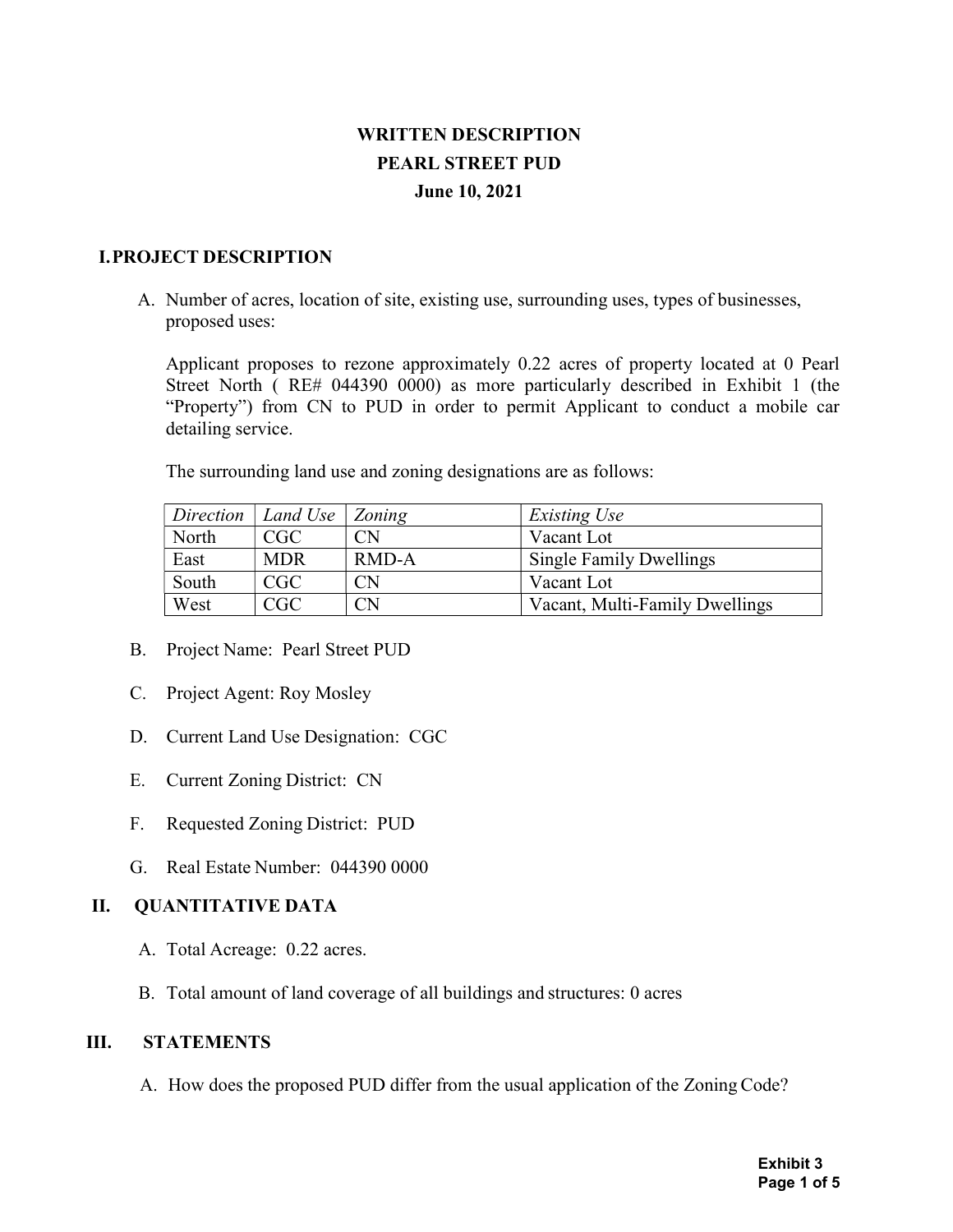The Proposed PUD permits current CN uses along with allowing automated car washes and auto laundry by right and adding mobile car detailing services and manual car washes and uses permitted.

B. Describe the intent for the continued operation and maintenance of those areas and functions described herein and facilities which are not to be provided, operated or maintained by the City.

The continued operation and maintenance of the areas and functions described herein and facilities which are not to be provided, operated or maintained by the City will be the sole responsibility of the owner of the Property

#### IV. USES AND RESTRICTIONS

- A. Permitted Uses:
	- 1. Medical and dental or chiropractor offices and clinics (but not hospitals).
	- 2. Professional and business offices.
	- 3. Multi-family residential vertically integrated with a permitted use on the ground floor.
	- 4. Neighborhood retail sales and service establishments, however no individual building footprint shall exceed 40,000 square feet.
	- 5. Service establishments such as barber or beauty shops, shoe repair shops.
	- 6. Restaurants without drive-in or drive-through facilities.
	- 7. Banks without drive-thru tellers and financial institutions, travel agencies and similar uses.
	- 8. Libraries, museums and community centers.
	- 9. An establishment or facility which includes the retail sale of beer or wine in sealed containers for off-premises consumption.
	- 10. Veterinarians meeting the performance standards and development criteria set forth in Part 4.
	- 11. Essential services, including water, sewer, gas, telephone, radio, television and electric, meeting the performance standards and development criteria set forth in Part 4.
	- 12. Employment office (but not a day labor pool).
	- 13. Churches, including a rectory or similar use, meeting the performance standards and development criteria set forth in Part 4.
	- 14. Art galleries, dance, art, gymnastics, fitness center, martial arts, music and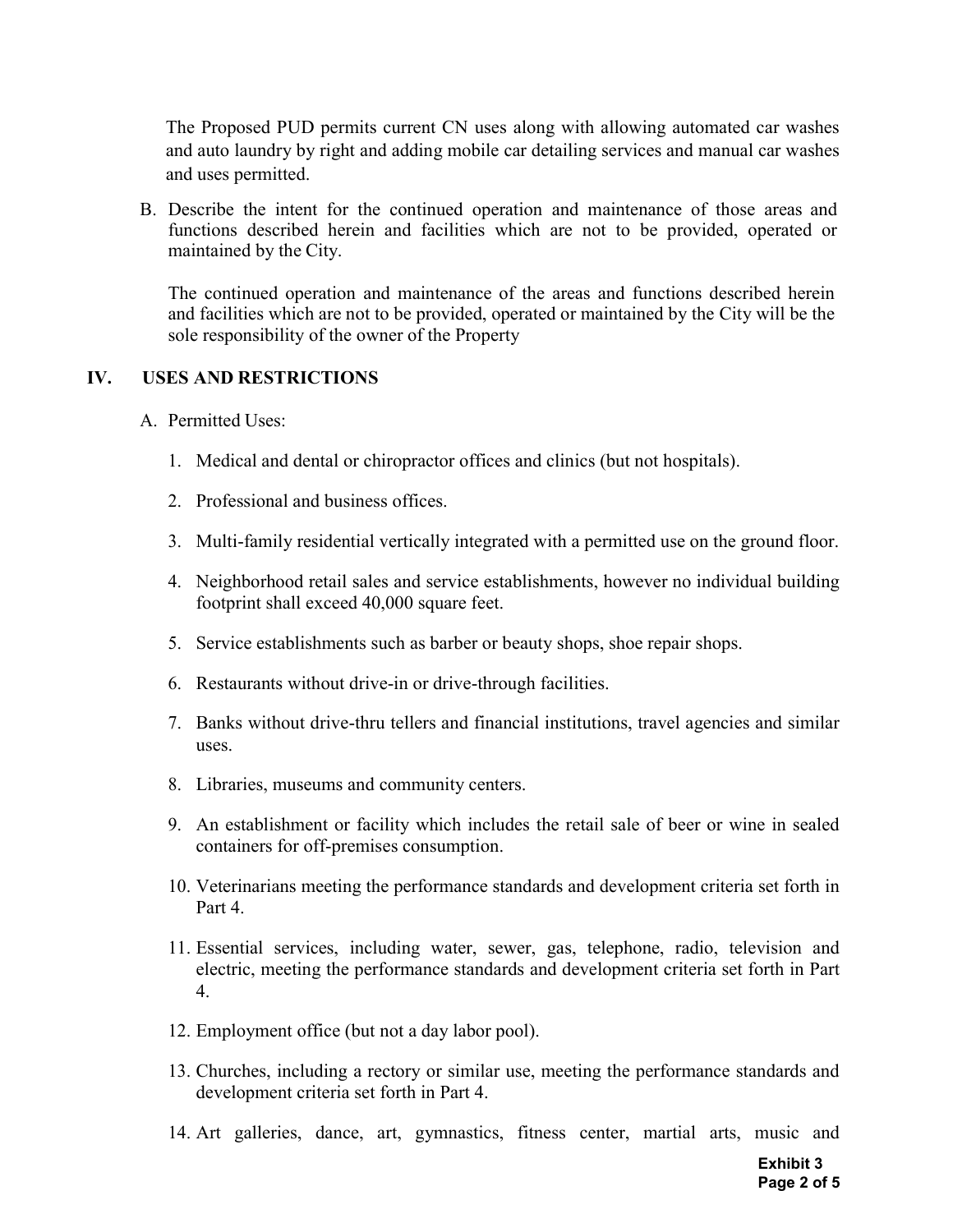photography studios, and theaters for stage performances (but not motion picture theaters).

- 15. Pharmacies in existence as of the effective date of Ordinance 2018-75-E shall be legally permitted uses and shall not be deemed legal nonconforming uses.
- 16. Automated Car Washes meeting the performance standards and development criteria set forth in Part 4.
- 17. Auto Laundry, meeting the performance standards and development criteria set forth in Part 4.
- 18. Mobile Car Detailing Services
- 19. Manual Car Wash
- B. Permissible Uses by Exception:
	- 1. Off-street parking lots for premises requiring off-street parking meeting the performance standards and development criteria set forth in Part 4.
	- 2. Filling or gas stations, with ancillary single bay automated car wash, meeting the performance standards and development criteria set forth in Part 4.
	- 3. Retail outlets for sale of used wearing apparel, toys, books, luggage, jewelry, cameras and sporting goods.
	- 4. An establishment or facility which includes the retail sale of beer or wine for onpremises consumption.
	- 5. An establishment or facility which includes the retail sale and service of all alcoholic beverages including liquor, beer or wine for on-premises consumption.
	- 6. Permanent or restricted outside sale and service in conjunction with a restaurant, meeting the performance standards and development criteria set forth in Part 4.
	- 7. Drive-thru facilities in conjunction with a permitted or permissible use or structure.
	- 8. Day care centers meeting the performance standards and development criteria set forth in Part 4.
	- 9. Animal boarding for household pets, meeting the performance standards and development criteria set forth in Part 4.
- C. Permitted Accessory Uses and Structures: As permitted in Section 656.403.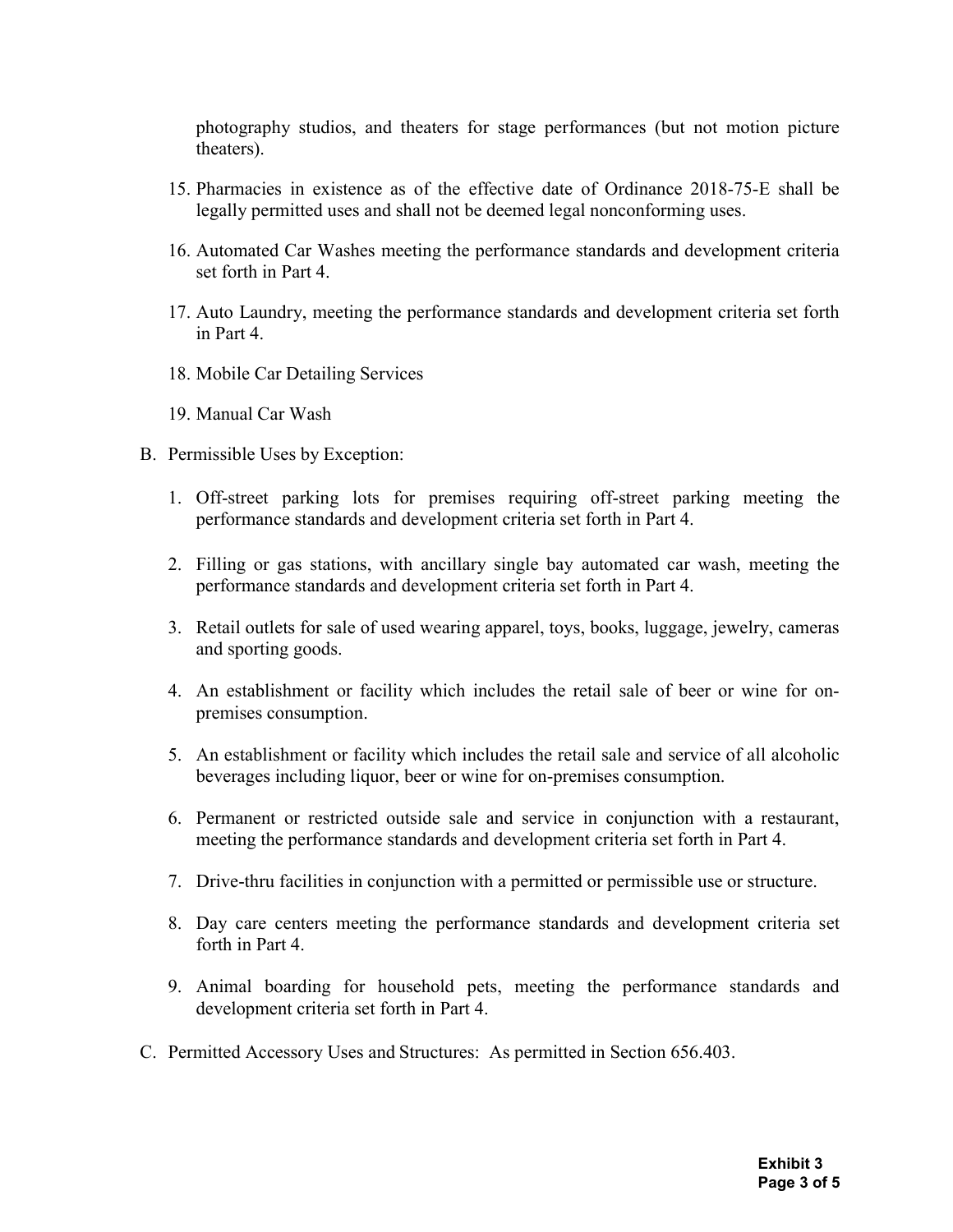#### V. DESIGN GUIDELINES

- A. Lot Requirements:
	- 1. Minimum lot area: 7,500 square feet, except as otherwise required for certain uses.
	- 2. Minimum lot width: 75 feet, except as otherwise required for certain uses.
	- 3. Maximum lot coverage: 50 percent
	- 4. Minimum front yard: 10 feet
	- 5. Minimum side yard: None
	- 6. Minimum rear yard: 10 feet
	- 7. Maximum height of structures: 35 feet, provided the building height shall not exceed 45 feet when adjacent to a single family use of zoning district.
- B. Ingress, Egress and Circulation:
	- 1. Parking Requirements: Employee parking will be provided on-site, along with one ADA compliant space.
	- 2. Vehicular Access. Vehicular access to the Property shall meeting Part 6 of the Zoning Code.
	- 3. Pedestrian Access. Pedestrian access shall be provided by means of existing sidewalks along 19<sup>th</sup> Street West.
- C. Signs: Signage shall be permitted as provided in the Part 13 Sign Regulations of the Zoning Code.
- D. Landscaping: The Property shall be developed in accordance with Part 12 Landscape Regulations of the Zoning Code. A 10 foot uncomplimentary land use buffer will be provided along the eastern property boundary.
- E. Recreation and Open Space: Recreation and open space shall be provided as required by Recreation and Open Space Element of the 2030 Comprehensive Plan.
- F. Utilities: Water, sanitary sewer and electric will be provided by JEA.
- G. Wetlands: Development which would impact wetlands will be permitted according to local, state and federal requirements.